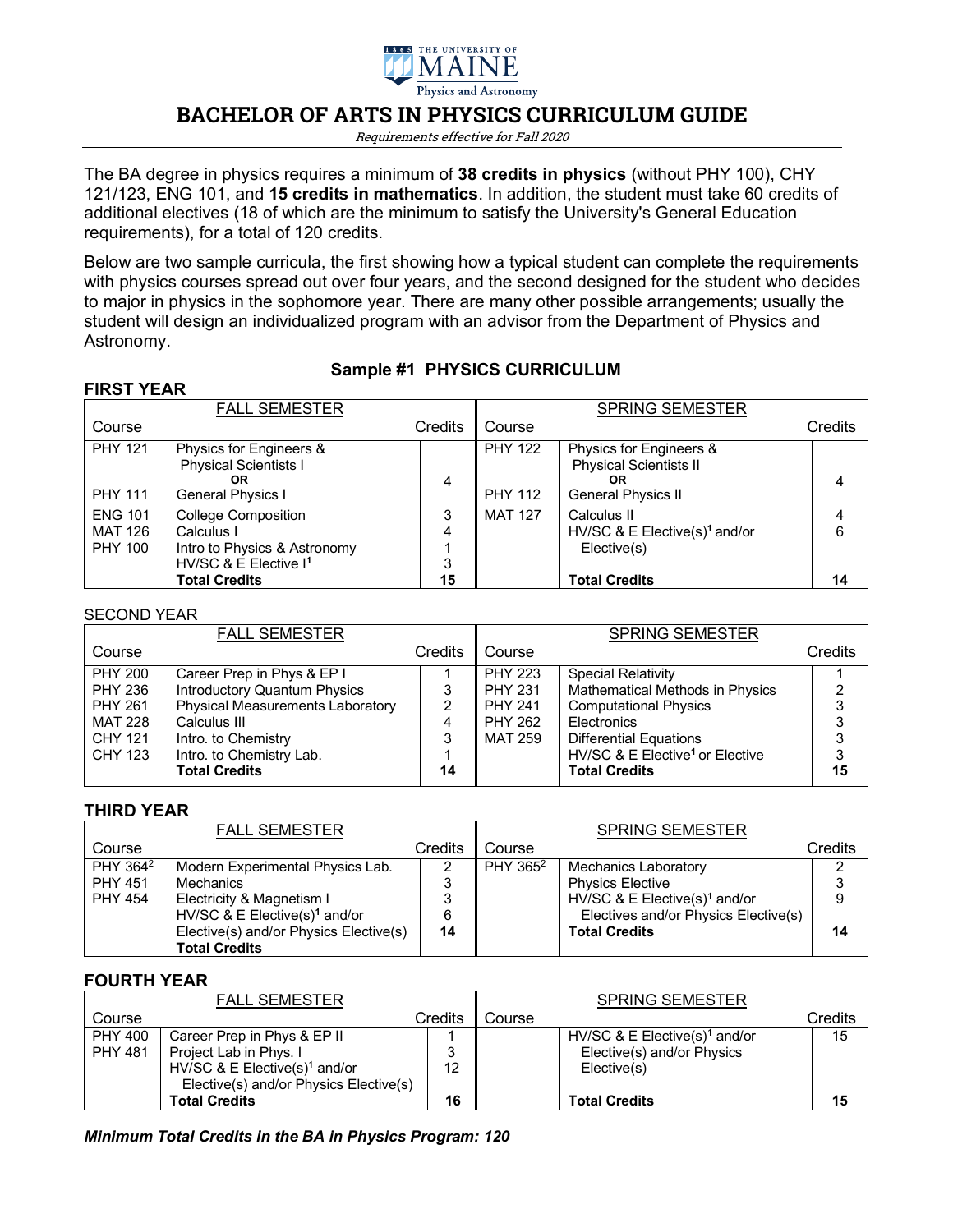The following curriculum is designed for those students who desire a degree in physics but who wish greater breadth in background in other areas of science—such as biological, chemical, earth, or environmental sciences. The program outlined below enables a student to begin a major in physics during the sophomore year.

## **Sample #2 PHYSICS CURRICULUM**

## **FIRST YEAR**

| .              |                                   |         |        |                                    |         |
|----------------|-----------------------------------|---------|--------|------------------------------------|---------|
|                | <b>FALL SEMESTER</b>              |         |        | <b>SPRING SEMESTER</b>             |         |
| Course         |                                   | Credits | Course |                                    | Credits |
| <b>ENG 101</b> | <b>College Composition</b>        | v.      |        | HV/SC & E Elective II <sup>1</sup> |         |
|                | HV/SC & E Elective I <sup>1</sup> | ິ       |        | <b>Electives</b>                   | 12      |
|                | Electives                         | 9       |        |                                    |         |
|                | <b>Total Credits</b>              | 15      |        | <b>Total Credits</b>               | 15      |

#### **SECOND YEAR**

|                | <b>FALL SEMESTER</b>                |         |                | <b>SPRING SEMESTER</b>        |         |
|----------------|-------------------------------------|---------|----------------|-------------------------------|---------|
| Course         |                                     | Credits | Course         |                               | Credits |
| <b>PHY 200</b> | Career Prep in Phys & EP I          |         | <b>PHY 122</b> | Physics for Engineers &       |         |
| <b>PHY 121</b> | Physics for Engineers &             |         |                | <b>Physical Scientists II</b> |         |
|                | <b>Physical Scientists I</b>        |         |                | <b>OR</b>                     | 4       |
|                | OR                                  | 4       | <b>PHY 112</b> | General Physics II            |         |
| <b>PHY 111</b> | General Physics I                   |         | <b>MAT 127</b> | Calculus II                   | 4       |
| <b>MAT 126</b> | Calculus I                          | 4       |                | HV/SC & E Elective $IV1$      | 3       |
| CHY 121        | Intro. to Chemistry                 | 3       |                | Elective                      | 3       |
| <b>CHY 123</b> | Intro. to Chemistry Lab.            |         |                |                               |         |
|                | HV/SC & E Elective III <sup>1</sup> | 3       |                |                               |         |
|                | <b>Total Credits</b>                | 16      |                | <b>Total Credits</b>          | 14      |

#### **THIRD YEAR**

|                | <b>FALL SEMESTER</b>                           |         |                | <b>SPRING SEMESTER</b>                         |         |
|----------------|------------------------------------------------|---------|----------------|------------------------------------------------|---------|
| Course         |                                                | Credits | Course         |                                                | Credits |
| <b>PHY 236</b> | Intro. Quantum Physics                         | 3       | <b>PHY 223</b> | <b>Special Relativity</b>                      |         |
| <b>PHY 261</b> | <b>Physical Measurements Laboratory</b>        | 2       | <b>PHY 231</b> | <b>Mathematical Methods in Physics</b>         | ⌒       |
| <b>PHY 472</b> | Geom. & Fourier Optics                         | 3       | <b>PHY 241</b> | <b>Computational Physics</b>                   | ິ       |
| <b>MAT 228</b> | Calculus III                                   | 4       | <b>PHY 262</b> | Electronics                                    |         |
|                | HV/SC & E Elective <sup>1</sup> or Elective or | 3       | MAT 259        | <b>Differential Equations</b>                  |         |
|                | <b>Physics Elective</b>                        |         |                | HV/SC & E Elective <sup>1</sup> or Elective or | 3       |
|                |                                                |         |                | <b>Physics Elective</b>                        |         |
|                | <b>Total Credits</b>                           | 15      |                | <b>Total Credits</b>                           | 15      |

## **FOURTH YEAR**

|                      | <b>FALL SEMESTER</b>                           |         |                      | <b>SPRING SEMESTER</b>                    |         |
|----------------------|------------------------------------------------|---------|----------------------|-------------------------------------------|---------|
| Course               |                                                | Credits | Course               |                                           | Credits |
| <b>PHY 400</b>       | Career Prep in Phys & EP II                    |         | PHY 365 <sup>2</sup> | <b>Mechanics Laboratory</b>               | າ       |
| PHY 364 <sup>2</sup> | Modern Experimental Physics Lab.               | 2       |                      | HV/SC & E Elective(s) <sup>1</sup> and/or | 13      |
| <b>PHY 451</b>       | <b>Mechanics</b>                               | 3       |                      | Electives and/or Physics Elective(s)      |         |
| <b>PHY 454</b>       | Electricity & Magnetism I                      | 3       |                      |                                           |         |
| <b>PHY 481</b>       | Project Lab in Phys. I                         | 3       |                      |                                           |         |
|                      | HV/SC & E Elective <sup>1</sup> or Elective or | 3       |                      |                                           |         |
|                      | <b>Physics Elective</b>                        |         |                      |                                           |         |
|                      | <b>Total Credits</b>                           | 15      |                      | <b>Total Credits</b>                      | 15      |

*Minimum Total Credits in the BA in Physics Program: 120*

#### **Notes**

**1**. Human Values/ Social Context and Ethics (HV/SC & E), part of the University General Education Requirement, can be satisfied by a careful selection of at least six three-credit courses.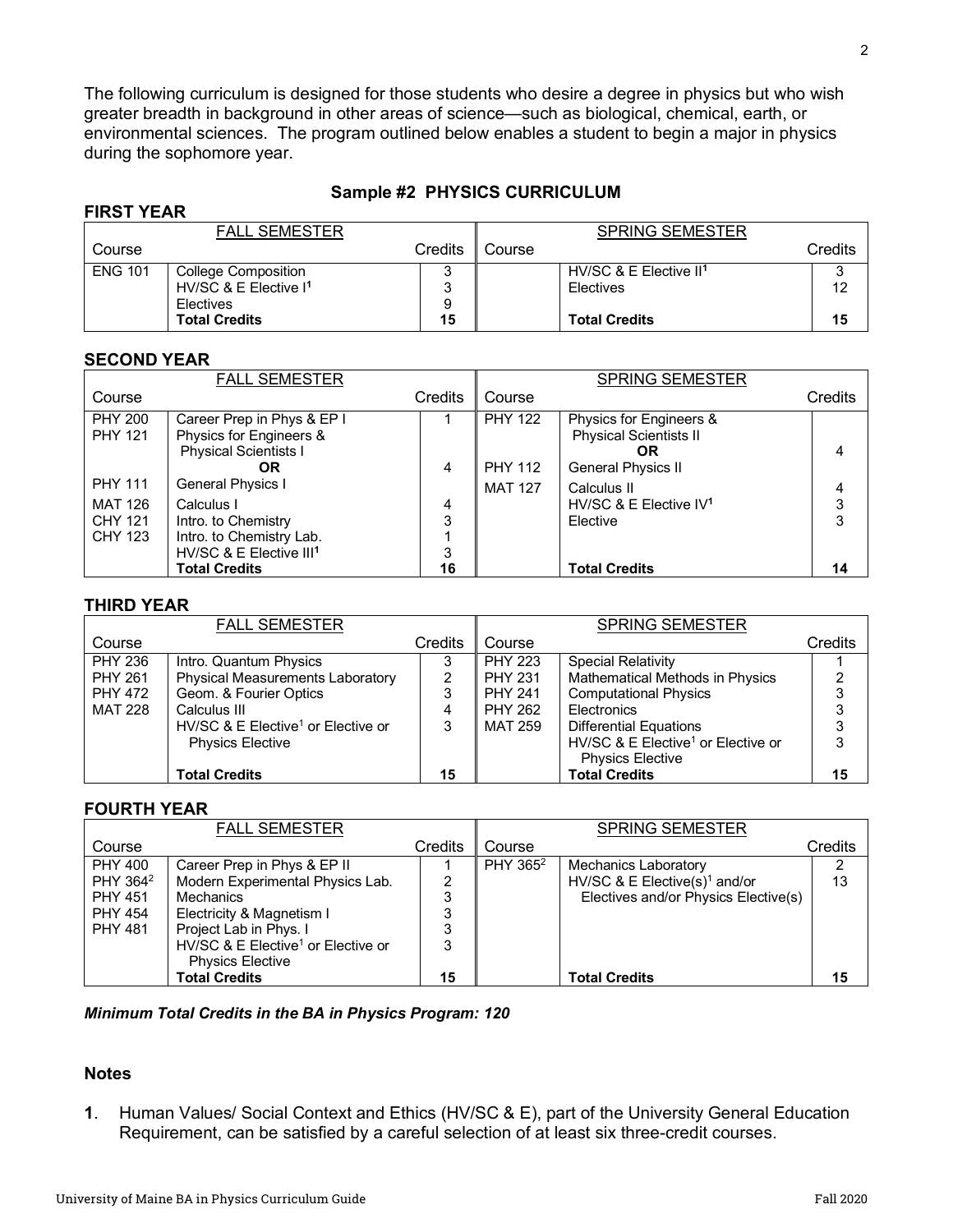- **2.** Two writing intensive courses are required to satisfy the University's General Education Requirement. A student must choose one of the following options:
	- A. Take both PHY 364 and PHY 365;
	- B. Take either PHY 364 or PHY 365 and another writing intensive course.

## **Additional Program Requirements**

- **1.** The 38 credits in physics (above PHY 100) must include PHY 121 and PHY 122 (or PHY 111 and PHY 112); PHY 200, PHY 223, PHY 236, PHY 261; PHY 241, PHY 262, PHY 231; PHY 364 (or PHY 365), PHY 451, PHY 454; PHY 400 and PHY 481. It must also include at least one 400-level course chosen from AST 451, PHY 447, PHY 455, PHY 463, PHY 469, PHY 470, PHY 472 and PHY 480. First-year students must also take PHY 100.
- **2.** The 15 credits of mathematics must include MAT 126, MAT 127, MAT 228, and MAT 259, or their equivalents.
- **3.** Elective courses must include
	- A. those necessary to satisfy the College of Liberal Arts and Sciences BA requirements, *including either a double major or a minor in addition to the Physics BA*;
	- B. 6 credits of approved science, engineering, or mathematics electives.
- **4.** A minimum of 72 hours must be outside the major.

| <b>FALL SEMESTER</b><br>Course |                                                           |                           |  |
|--------------------------------|-----------------------------------------------------------|---------------------------|--|
|                                | Credits                                                   |                           |  |
| <b>PHY 469</b>                 | <b>Quantum &amp; Atomic Physics</b>                       | 3                         |  |
| <b>PHY 472</b>                 | <b>Geometric and Fourier Optics</b>                       | 3                         |  |
| <b>PHY 473</b>                 | <b>Modern Optics Laboratory</b>                           | $1-2$                     |  |
| <b>PHY 480</b>                 | <b>Physics of Materials</b>                               | 3                         |  |
| <b>PHY 496</b>                 | Field Experience in Physics                               | 1-6                       |  |
| <b>PHY 501</b>                 | Mechanics (graduate)                                      | 3                         |  |
| <b>PHY 574</b>                 | Methods of Mathematical Physics (graduate)                | 3                         |  |
| <b>AST 451</b>                 | Astrophysics I (typically offered in the spring semester) | $1 - 3$                   |  |
|                                |                                                           |                           |  |
| Course                         | <b>SPRING SEMESTER</b>                                    | Credits                   |  |
| <b>PHY 224</b>                 | Special Relativity Laboratory                             | 1-3                       |  |
| <b>PHY 447</b>                 | <b>Molecular Biophysics</b>                               | 3                         |  |
| <b>PHY 455</b>                 | <b>Electricity and Magnetism II</b>                       | $\ensuremath{\mathsf{3}}$ |  |
| <b>PHY 463</b>                 | <b>Statistical Mechanics</b>                              | 3                         |  |
| <b>PHY 470</b>                 | <b>Nuclear Physics</b>                                    | 2                         |  |
| <b>PHY 471</b>                 | <b>Nuclear Physics Laboratory</b>                         |                           |  |
| <b>PHY 496</b>                 | <b>Field Experience in Physics</b>                        | 1-6                       |  |

# **PHYSICS ELECTIVES**

A student preparing for graduate work in physics is advised to take some or all of the following electives in his or her junior or senior year: PHY 463, Statistical Mechanics; PHY 470, Nuclear Physics; PHY 480, Physics of Materials; as well as additional courses in mathematics.